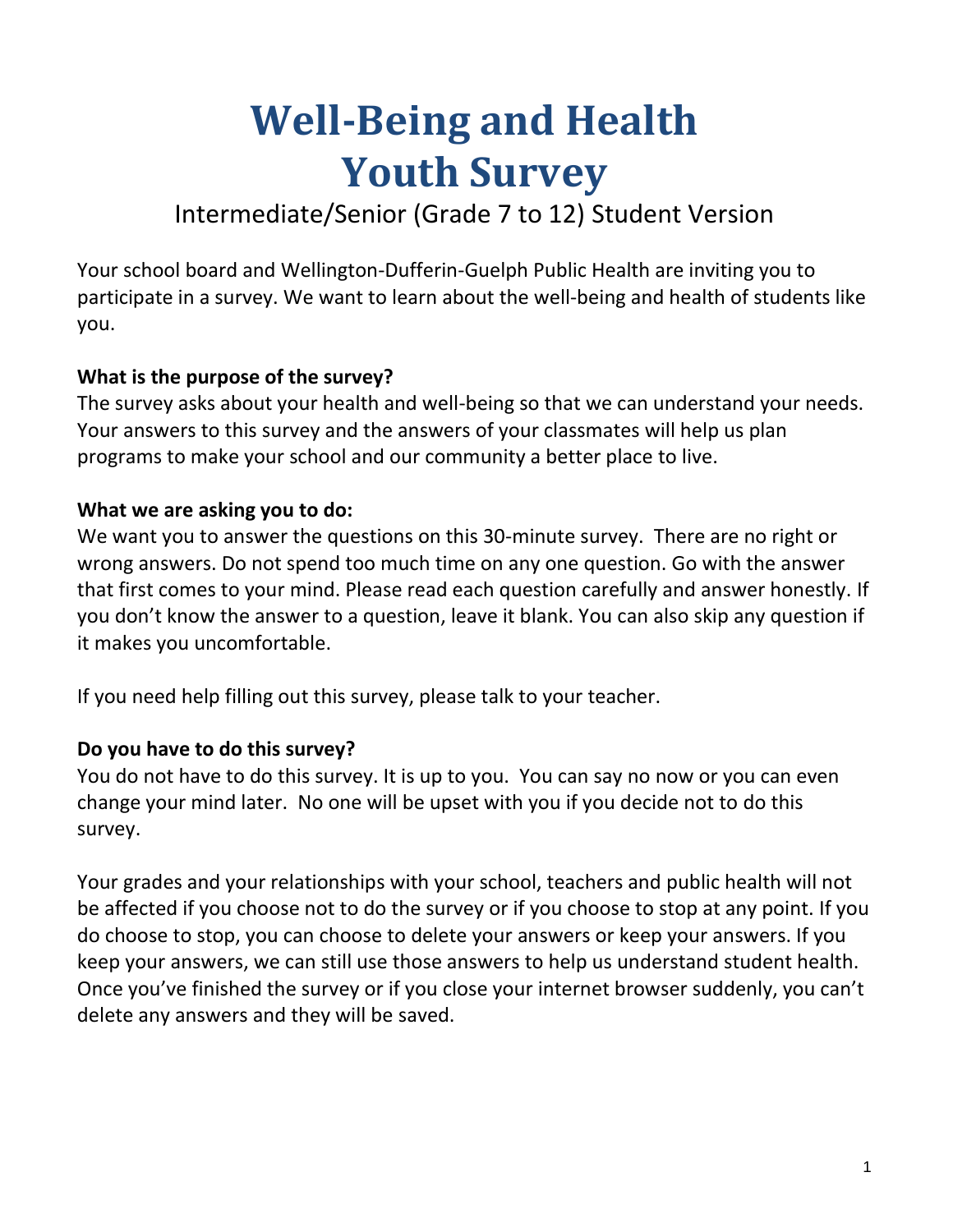# **Could this survey hurt or help you in any way?**

Some questions in this survey might make you feel uncomfortable, you don't have to answer those if you don't want to. If you feel uncomfortable after doing this survey, you can talk to your school counsellor or call the Kids Help Phone (1-800-668-6868). This survey could help you because we will use the answers to improve your community and school.

## **What will we do with information about you?**

When you finish the survey, your answers will go to Public Health. Your answers will not be seen by anyone at your school, including your teachers and parents. Public Health will be very careful to keep your answers to the survey private. Public Health will keep all information we collect about you locked up and password protected. They will take all information from all students who do this survey to create reports for schools, the community, and other professionals. Your name or any other information that could tell us who you are will not be used in any reports. The reports will be available on the Report Card Coalition Website: www.wdgreportcard.com. Data collected from the survey will be kept on a secure network for at least six years.

This survey has received an approval from an ethics review. If you have questions about this, contact Tanya Harron by email at tanya.harron@wdgpublichealth.ca

If you have any other questions, you can contact:

Blair Hodgson Wellington-Dufferin-Guelph Public Health Phone Number: 1-800-265-7293 ex. 4312 Email Address: [blair.hodgson@wdgpublichealth.ca](mailto:blair.hodgson@wdgpublichealth.ca)

Do you agree to take the survey?

| I | Yes |
|---|-----|
| I | N٥  |

The information on this form is collected under the authority of the *Health Protection and Promotion Act* in accordance with the *Municipal Freedom of Information and Protection of Privacy Act* and the *Personal Health Information Protection Act*. This information will be used for the delivery of public health programs and services; the administration of the agency; and the maintenance of health-care databases, registries and related research, in compliance with legal and regulatory requirements. Any questions about the collection of this information should be addressed to the Chief Privacy Officer at 1-800-265-7293 ext 2975.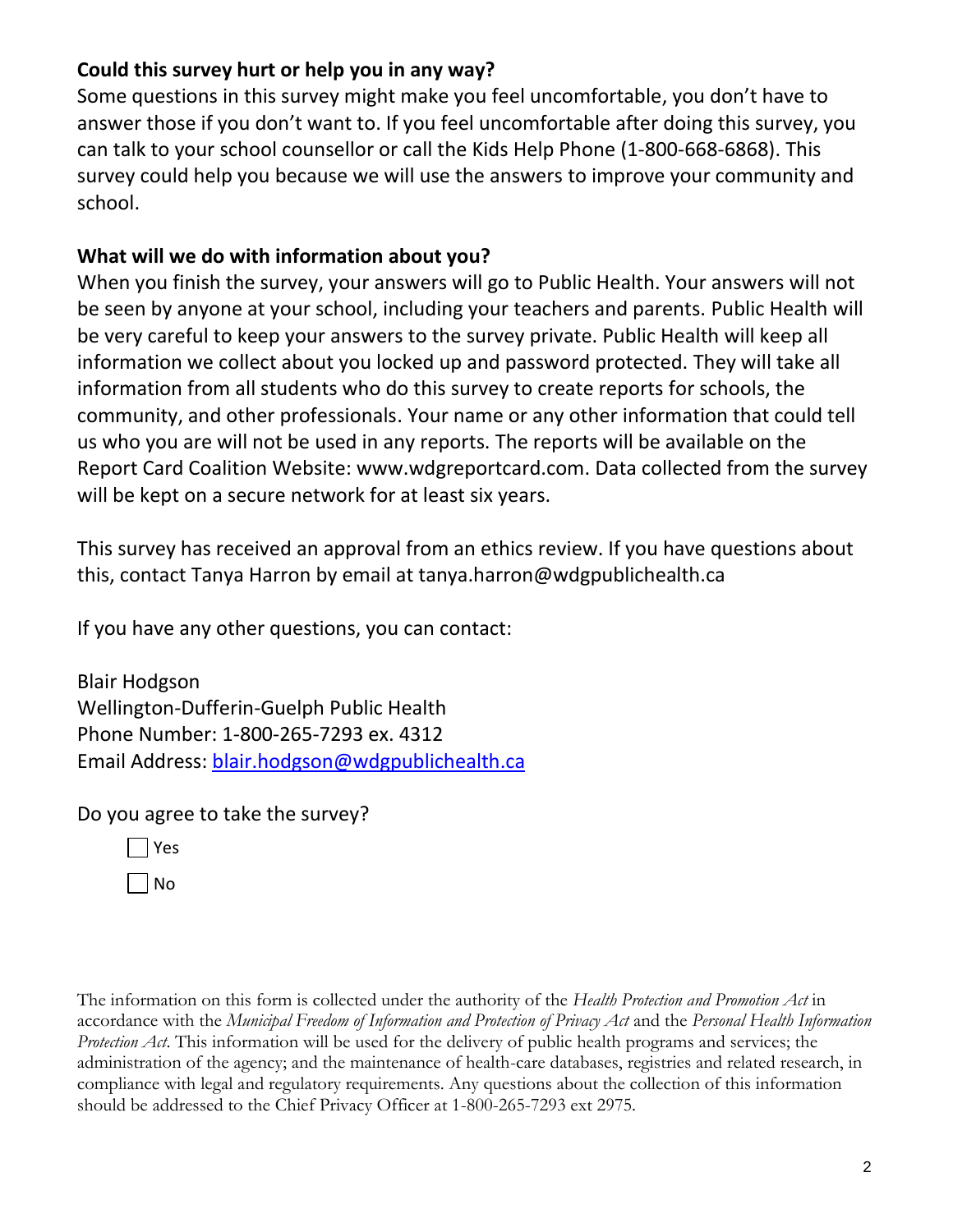## **Demographics**

- 1. To begin, what grade are you in? *(Drop down list)*
- 2. What is the name of your school? *(Drop down list: school names)*
- 3. Are you participating in a Remote Learning Program for the 2021-2022 school year?
	- Yes
	- No
- 4. Which township or city do you live in? Ask your teacher if you are unsure. *(Drop down list)*

#### *Question 3 is only shown to students who live in Guelph (Question 3)*

5. Please enter your six-digit postal code (no spaces or dashes). If you don't know your postal code, please leave it blank.

**Gender** can be defined as a person's feeling like (or sense of being) a boy (male), a girl (female), both, neither, etc. A person's gender identity may be different from their sex assigned at birth (e.g., female, intersex, male).

6. What is your gender identity?

7. Were you born in Canada?



#### *Question 8 is only shown to students who were not born in Canada (Question 7)*

8. How many years have you lived in Canada?

| Less than 2 years

2 to 4 years

 $\vert$  5 to 9 years

More than 10 years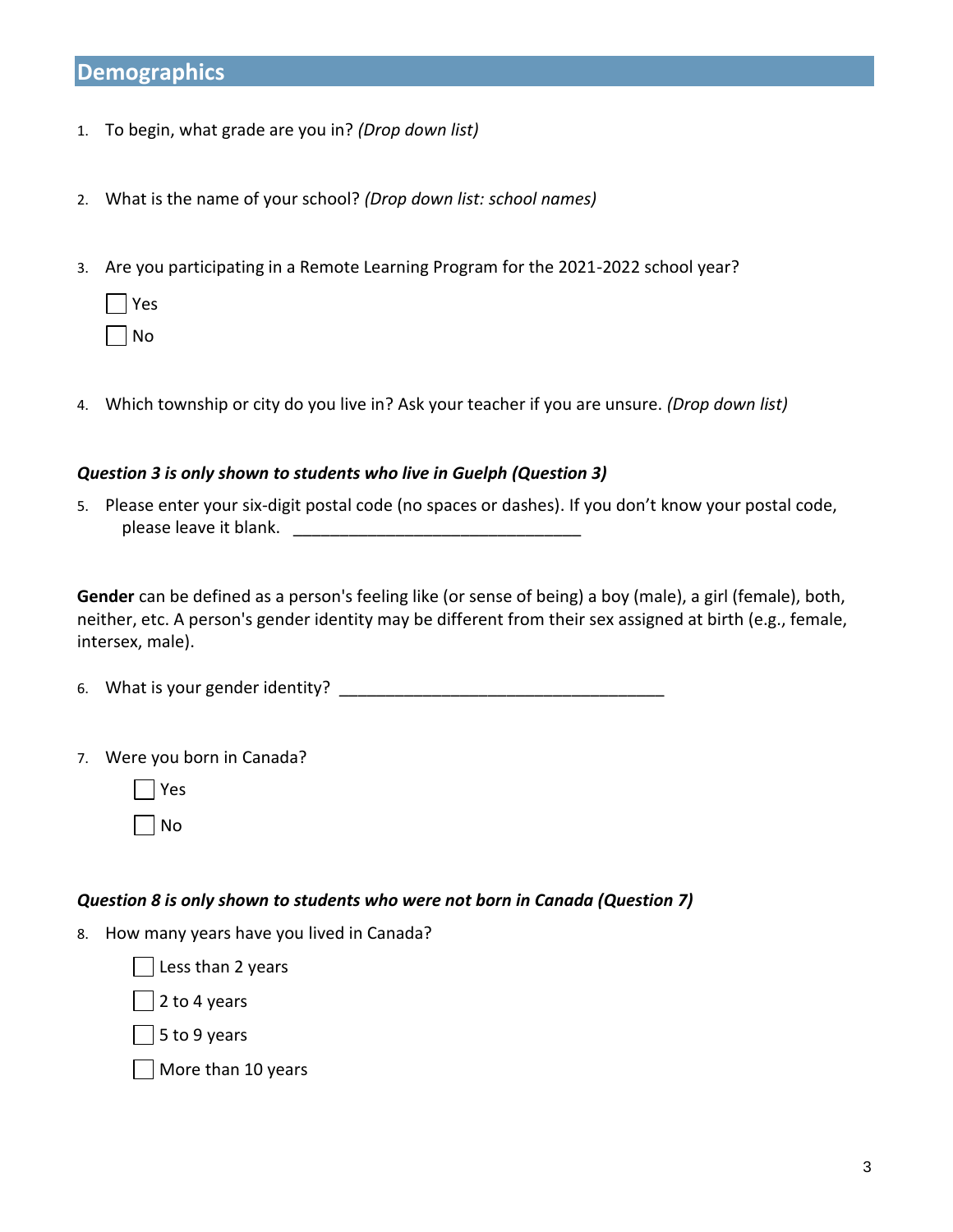9. Were your parents born in Canada?

Both parents were born in Canada

One parent was born in Canada

Neither parent was born in Canada  $\overline{\phantom{a}}$ 

- I don't know
- 10. What languages do you speak at home? (If you and your family speak more than one language, please select all languages that you speak at home)

|  | Amharic                                      |
|--|----------------------------------------------|
|  | Arabic                                       |
|  | Cantonese                                    |
|  | Dari                                         |
|  | Dutch                                        |
|  | English                                      |
|  | French                                       |
|  | German                                       |
|  | Gujarati                                     |
|  | Hindi                                        |
|  | Hungarian                                    |
|  | Indigenous language(s)                       |
|  | Low German                                   |
|  | Mandarin                                     |
|  | Persian (Farsi)                              |
|  | Polish                                       |
|  | Punjabi (Panjabi)                            |
|  | Spanish                                      |
|  | Tagalog (Pilipino, Filipino)                 |
|  | Tamil                                        |
|  | Tigrinya                                     |
|  | Urdu                                         |
|  | Vietnamese                                   |
|  | A language not listed above (please specify: |
|  |                                              |

11. Do you identify as Indigenous to the lands now called Canada?

| Yes             |
|-----------------|
| No              |
| <b>Not Sure</b> |
|                 |

 $\Box$  I prefer not to answer this question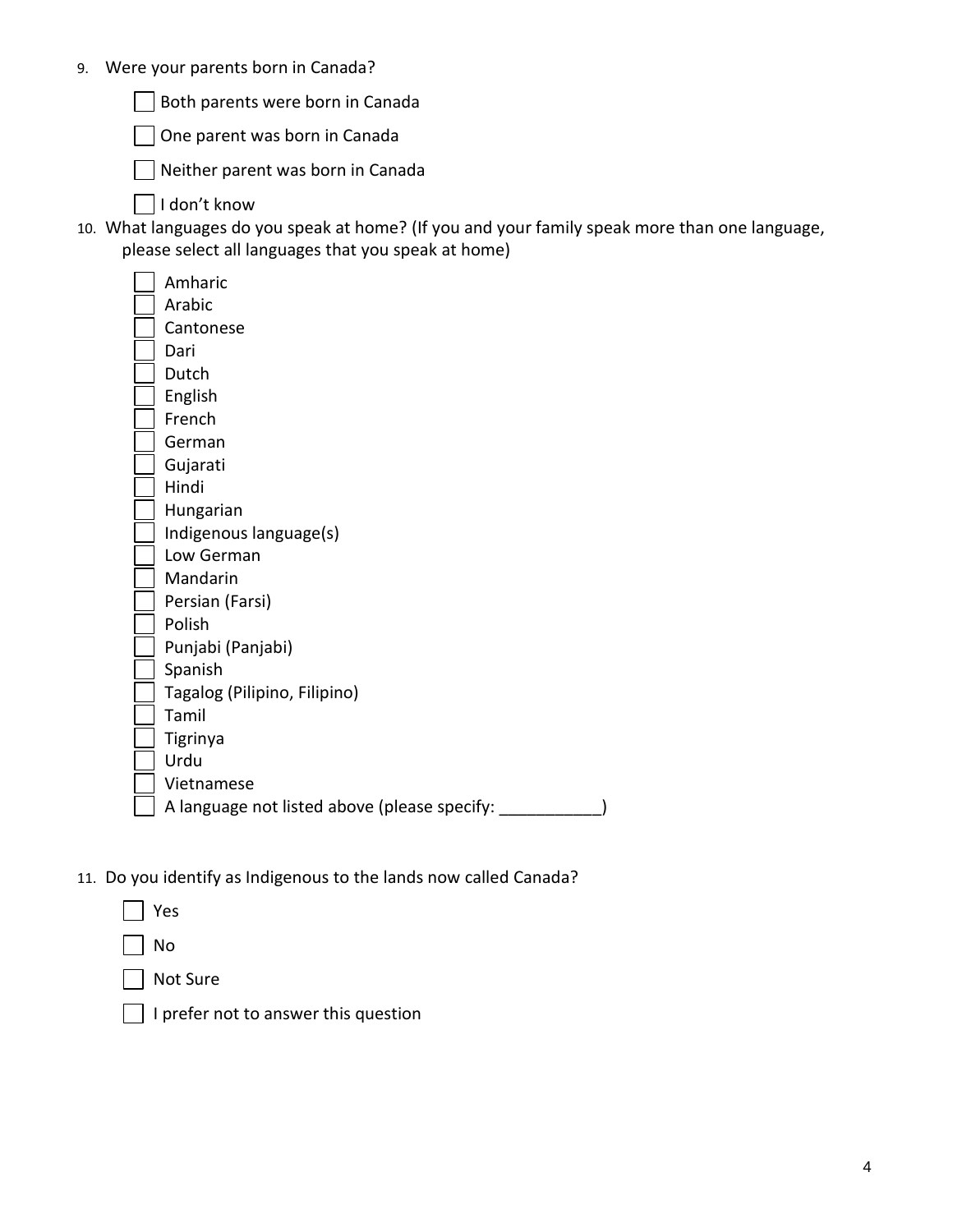#### *Question 11 is only shown to students who identify as Indigenous (Question 10)*

- 12. Please select all that apply to you:
	- First Nations
	- Métis / Michif
	- Inuit
	- An alternative (e.g., Haudenosaunee, Treaty 3, Nunavimmiut) (please specify: \_\_\_\_\_\_\_\_\_\_\_)

#### **People are often described as being part of a "race" based on how they look or where in the world their families are from.**

13. Which racial group(s) best describes you? If you have a mixed background, please choose all that apply. Hover over an answer with your mouse to see examples.

| <b>Black</b>                                     | (For example: African, Afro-Caribbean, African-Canadian)             |  |  |  |  |
|--------------------------------------------------|----------------------------------------------------------------------|--|--|--|--|
| East Asian                                       | (For example: Chinese, Korean, Japanese, Taiwanese)                  |  |  |  |  |
| Indigenous                                       | (For example: First Nations, Métis, Inuit)                           |  |  |  |  |
| Latino/Latina/Latinx                             | (For example: Latin American, Hispanic descent)                      |  |  |  |  |
| Middle Eastern                                   | (For example: Lebanese, Afghan, Egyptian, Iranian, Turkish, Kurdish) |  |  |  |  |
| South Asian                                      | (For example: Bangladeshi, Indian, Pakistani, Sri Lankan)            |  |  |  |  |
| Southeast Asian                                  | (For example: Cambodian, Filipino, Indonesian, Thai, Vietnamese)     |  |  |  |  |
| White                                            | (For example: English, French, German, Polish, Italian)              |  |  |  |  |
| A racial group not listed above (please specify: |                                                                      |  |  |  |  |
| I don't know what race(s) I am                   |                                                                      |  |  |  |  |
| don't understand this question                   |                                                                      |  |  |  |  |

#### *Question 13 is only shown to students from grades 7-13 in Upper Grand District School Board and students in grades 9-13 in Wellington Catholic District School Board.*

14. What is your sexual orientation? Please choose the most appropriate option.

 Asexual Bisexual Gay/Lesbian Pansexual

| .)ueer |
|--------|
|        |

Straight/Heterosexual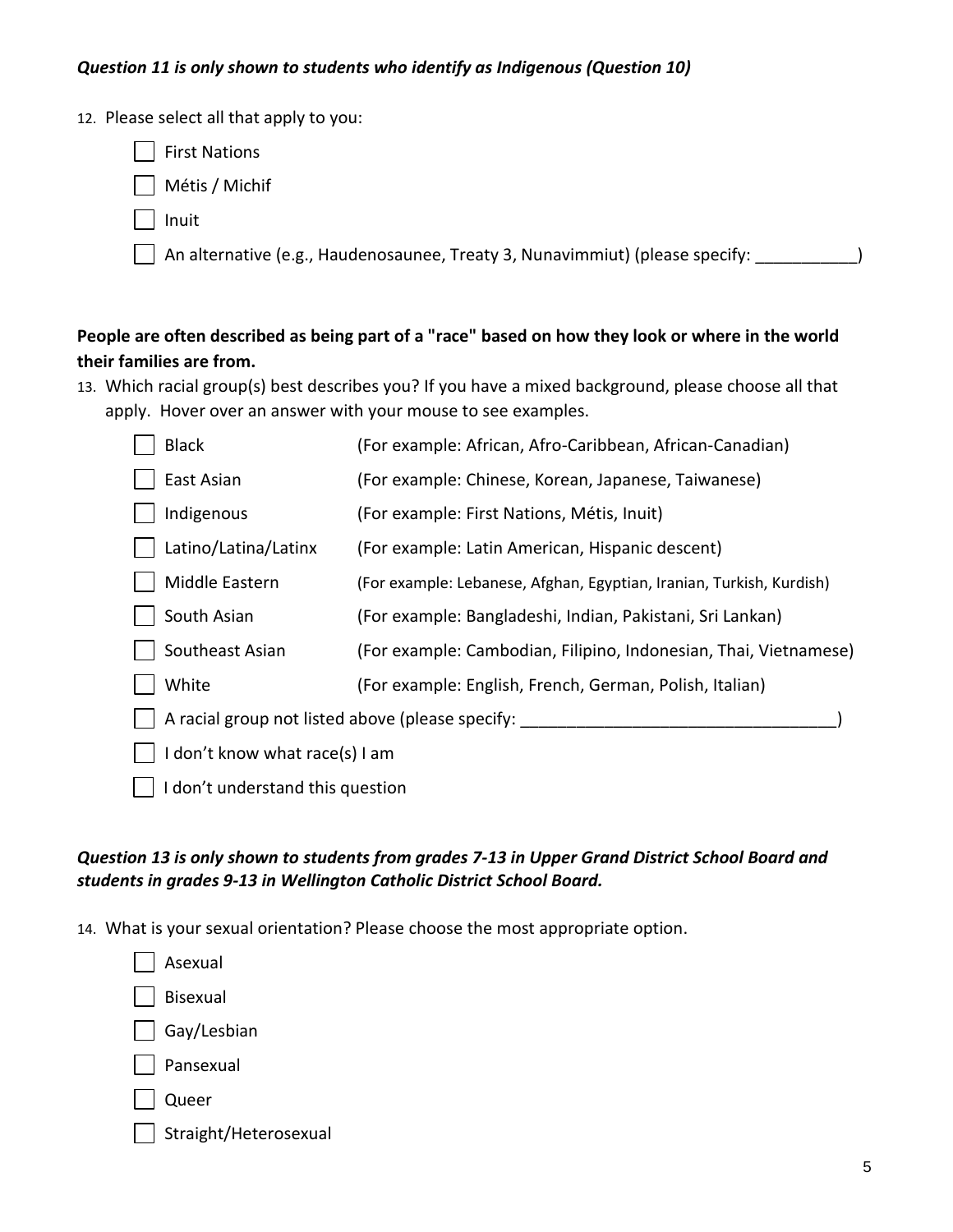Two-spirit

A sexual orientation not listed above

Not sure/questioning

 $\Box$  I do not understand this question

I choose not to answer this question

# **Your Community**

15. Please check the box that best describes you.

|                                                       | Not at All<br>or Rarely | Somewhat or<br>Sometimes | Very or<br>Often | Extremely or<br><b>Almost Always</b> |
|-------------------------------------------------------|-------------------------|--------------------------|------------------|--------------------------------------|
|                                                       |                         |                          |                  |                                      |
| a) I feel safe in my neighbourhood                    |                         |                          |                  |                                      |
| b) My neighbours care about me                        |                         |                          |                  |                                      |
| c) I volunteer or help WITHOUT pay in my<br>community |                         |                          |                  |                                      |

#### 16. **IN THE LAST 12 MONTHS, OUTSIDE OF SCHOOL** how often have you:

|                                                                                  | Never | Less than<br>once a<br>month | Once a<br>month | $2 - 3$<br>times a<br>month | Once<br>a<br>week | More<br>than<br>once a<br>week |
|----------------------------------------------------------------------------------|-------|------------------------------|-----------------|-----------------------------|-------------------|--------------------------------|
| Played sports with a coach<br>a)                                                 |       |                              |                 |                             |                   |                                |
| Been to a public library<br>b)                                                   |       |                              |                 |                             |                   |                                |
| Went to a church, mosque, temple,<br>C)<br>synagogue or other religious service  |       |                              |                 |                             |                   |                                |
| Went to a music, dance, drama, or other<br>d)<br>arts program with an instructor |       |                              |                 |                             |                   |                                |
| e) Went to another program for youth<br>(Examples: clubs or drop-ins)            |       |                              |                 |                             |                   |                                |
| Visited a park<br>f)                                                             |       |                              |                 |                             |                   |                                |
| Went to a recreation centre (for example<br>g)<br>swimming or skating)           |       |                              |                 |                             |                   |                                |

#### 17. **IN THE LAST 12 MONTHS,** have you wanted to go to one of the above programs/places but could not?



No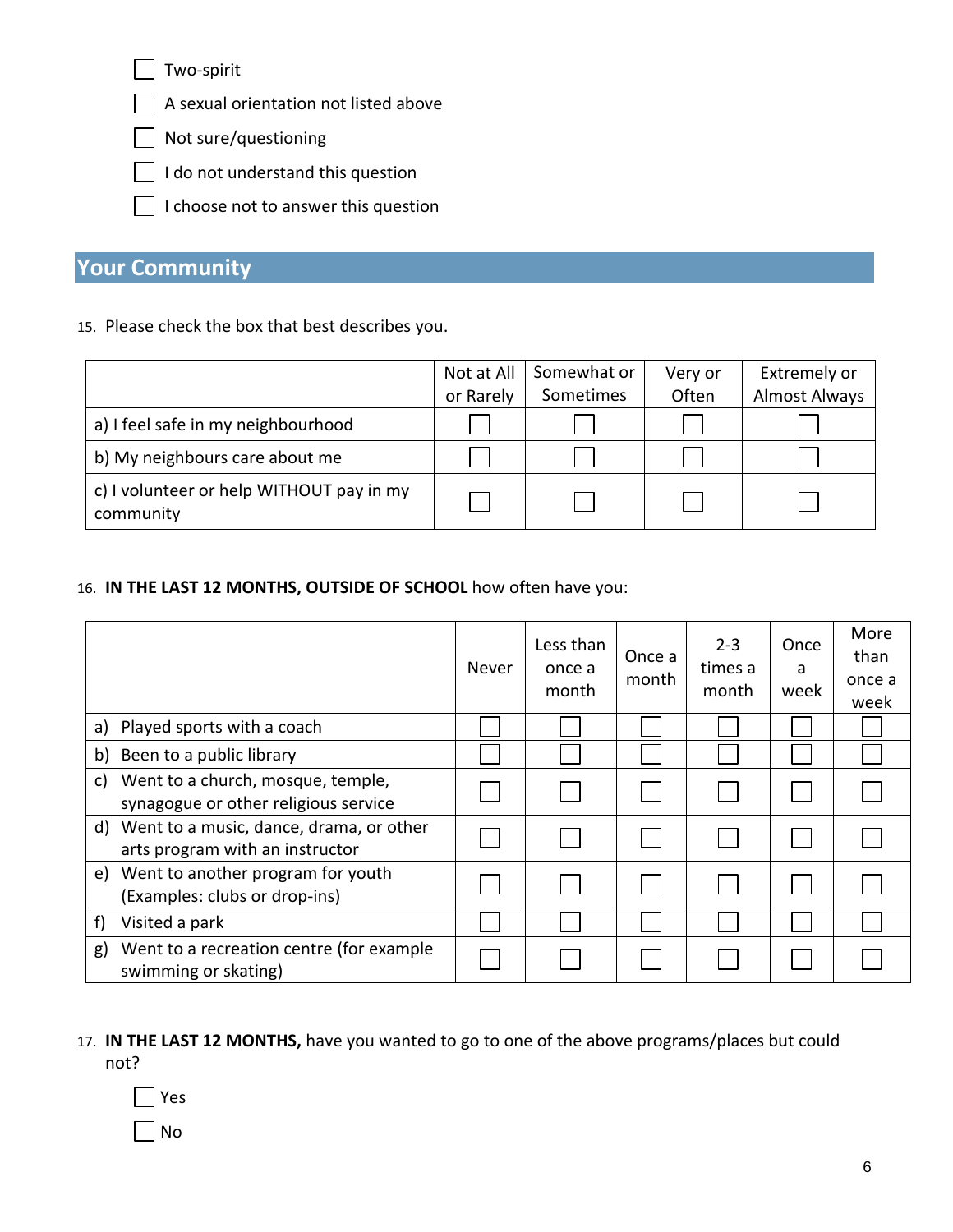*Question 17 is only shown to students who answer "yes" to wanting to go to one of the above programs/places but could not (Question 16).*

18. Why couldn't you go? (Check all that apply)

They were closed because of the pandemic  $\overline{\phantom{a}}$ 

Cost was too much

Program times or schedule did not work for me

 $\Box$  I didn't have time to go

Parents/guardians would not let me go

 $\vert$  No way to get there (no car, no bus, too far to walk)

 $\Box$  Did not know where to find the program or the place

Did not feel welcomed

Did not know about these programs  $\mathbf{I}$ 

 $\Box$  Other (please specify: \_\_\_\_\_\_\_\_\_\_\_\_\_)

#### 19. **IN THE LAST 12 MONTHS**, how often did you:

|                                             | Never | Rarely | Sometimes | Often | Always |
|---------------------------------------------|-------|--------|-----------|-------|--------|
| Feel like physically harming others<br>a)   |       |        |           |       |        |
| Intentionally hurt someone physically<br>b) |       |        |           |       |        |
| Damaged something that did not belong<br>C) |       |        |           |       |        |
| to you on purpose                           |       |        |           |       |        |
| Carried a weapon<br>d)                      |       |        |           |       |        |
| Take something that was not yours<br>e)     |       |        |           |       |        |

# **Your School**

#### 20. Please describe your experiences at school:

|                                                     | Not at All<br>or Rarely | Somewhat<br>or<br>Sometimes | Very or<br>Often | Extremely<br>or Almost<br>Always |
|-----------------------------------------------------|-------------------------|-----------------------------|------------------|----------------------------------|
| I am a valued part of the school<br>a)<br>community |                         |                             |                  |                                  |
| My education is important to me<br>b)               |                         |                             |                  |                                  |
| I get the support I need to learn at school<br>C)   |                         |                             |                  |                                  |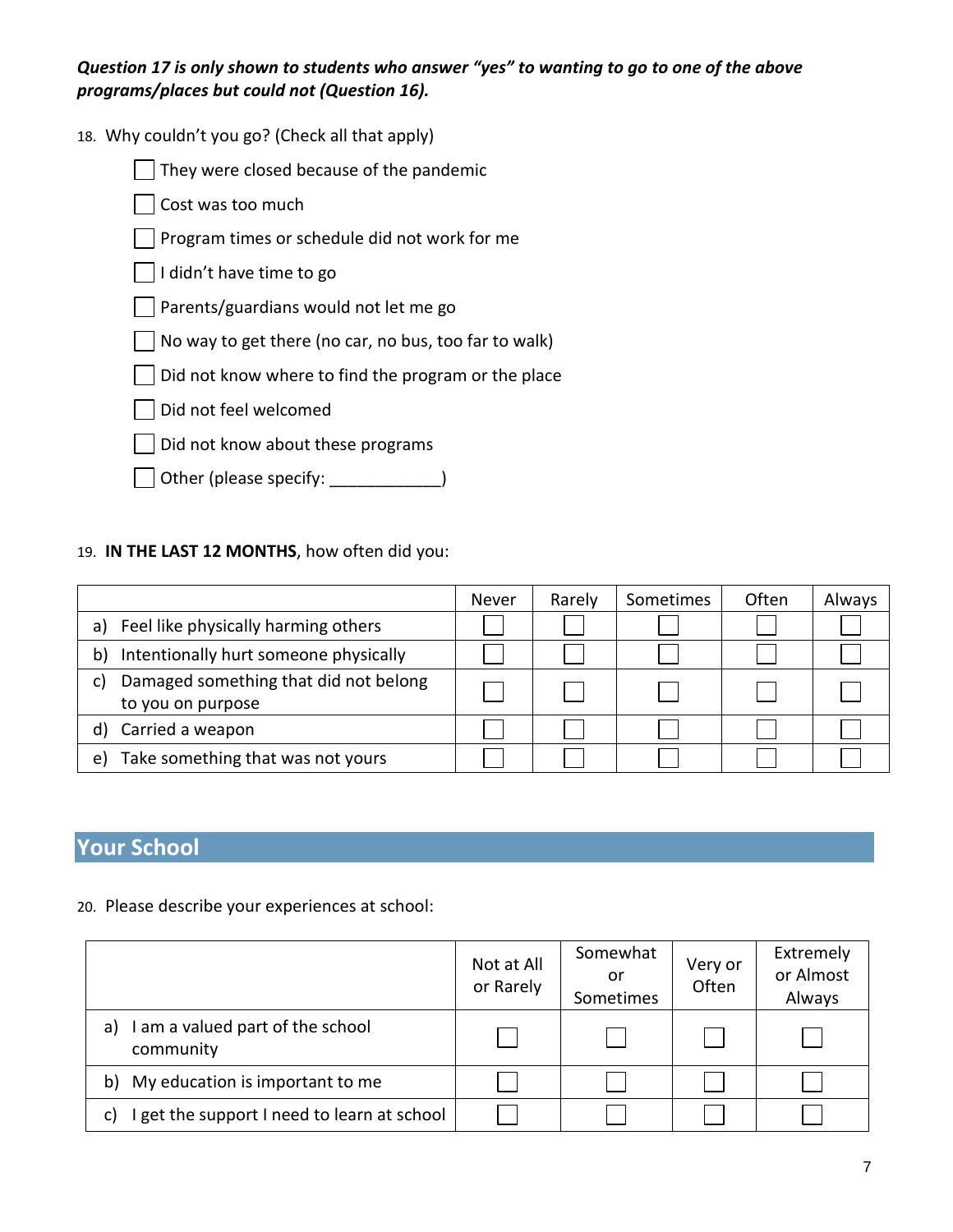|                                                                  | Not at All<br>or Rarely | Somewhat<br>or<br>Sometimes | Very or<br>Often | Extremely<br>or Almost<br>Always |
|------------------------------------------------------------------|-------------------------|-----------------------------|------------------|----------------------------------|
| I am interested in what I am learning at<br>d)<br>school         |                         |                             |                  |                                  |
| I participate in school activities like clubs<br>e)<br>or sports |                         |                             |                  |                                  |

#### 21. How do you feel about school?

| I love school                   |
|---------------------------------|
| I like school                   |
| I do not really care either way |
| I do not like school very much  |
| I hate school                   |
|                                 |

#### 22. How much do you agree with the following statements?

|                                    | Strongly<br><b>Disagree</b> | Somewhat<br><b>Disagree</b> | Somewhat<br>Agree | Strongly<br>Agree |
|------------------------------------|-----------------------------|-----------------------------|-------------------|-------------------|
| I feel safe at my school<br>a)     |                             |                             |                   |                   |
| I feel included at my school<br>b) |                             |                             |                   |                   |

#### *Question 22 is only shown for students who answer strongly disagree or somewhat disagree to feeling safe at school (Question 21 a).*

23. When you DO NOT feel safe at school, is it because of any of the following? (Please check ALL that apply)

> $\Box$  My own or my family's background (race, ethnicity, religion, culture, indigenous background,)

 $\Box$  Where my family came from, the language we speak, or traditions that we practice

- How much money my family has
- My gender, sexual orientation, or gender identity
- My grades, or how smart I am
- $\Box$  A disability or special need that I have
- Other (please specify: \_\_\_\_\_\_\_\_\_\_\_\_\_\_\_)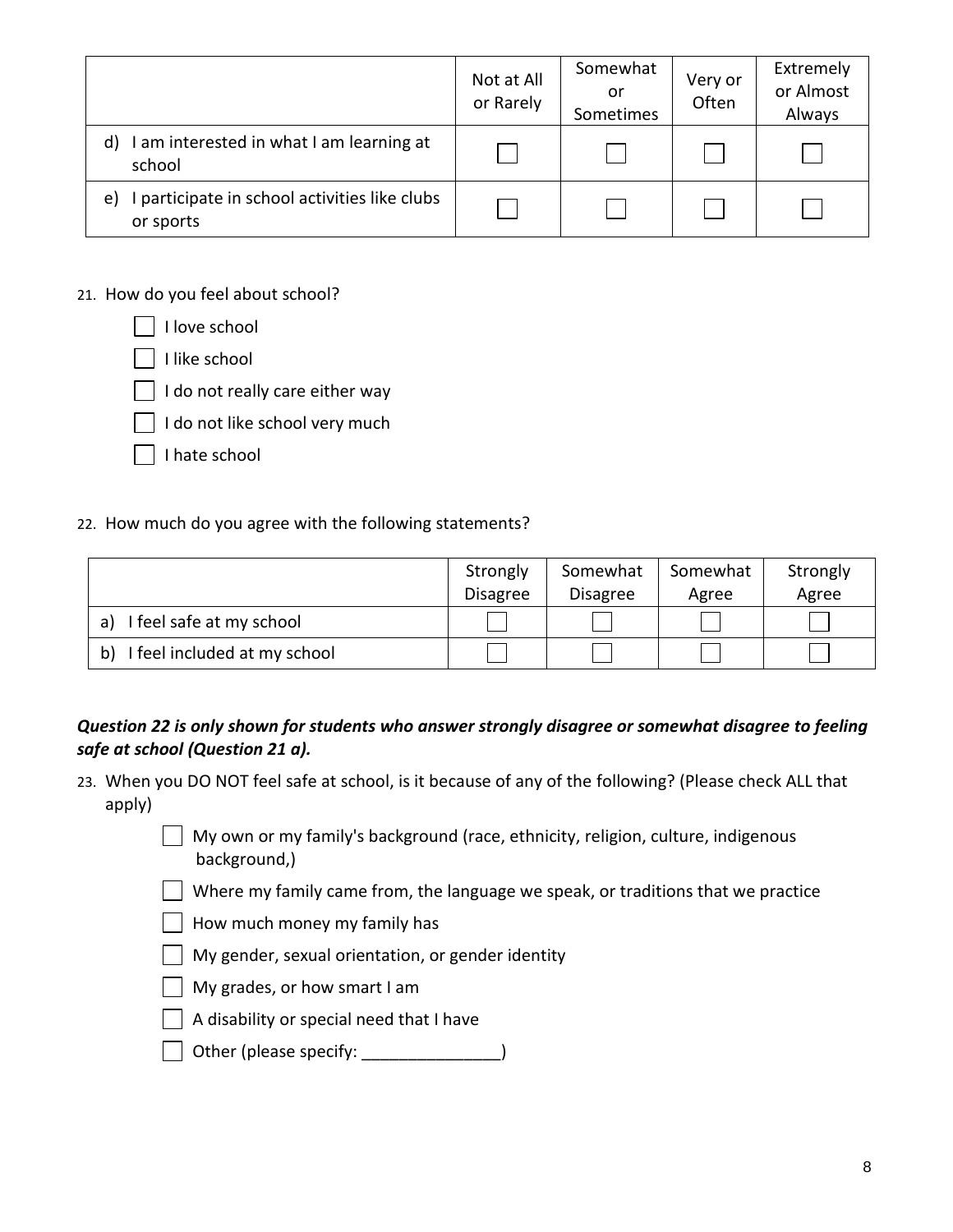#### *Question 23 is only shown to students who answer strongly disagree or somewhat disagree to feeling included at school (Question 21 b).*

24. When you DO NOT feel included at school, is it because of any of the following? (Please check ALL that apply)

My own or my family's background (race, ethnicity, religion, culture, Indigenous background)

Where my family came from, the language we speak, or traditions that we practice

 $\Box$  How much money my family has

- My gender, sexual orientation, or gender identity
- My grades, or how smart I am
- A disability or special need that I have
- Other (please specify: \_\_\_\_\_\_\_\_\_\_\_\_\_\_\_\_\_\_\_\_\_\_\_\_\_\_\_\_\_\_\_\_\_)
- 25. How much you agree or disagree with each of the following statements?

|    |                                                                                | Strongly        | Somewhat        | Somewhat | Strongly |
|----|--------------------------------------------------------------------------------|-----------------|-----------------|----------|----------|
|    |                                                                                | <b>Disagree</b> | <b>Disagree</b> | Agree    | Agree    |
| a) | Adults at my school have high expectations of<br><sub>me</sub>                 |                 |                 |          |          |
| b) | Adults at my school are interested in me                                       |                 |                 |          |          |
| C) | Adults at school notice when I am doing a<br>good job and let me know about it |                 |                 |          |          |

26. Is there at least one adult at school you can turn to if you need help?



27. Would you like to share some information on how the COVID-19 pandemic has affected you and your family?



#### *Questions 28 to 30 are only shown to those who answer "yes" that they would like to share information on the COVID-19 pandemic (Question 27)*

28. Please tell us how the COVID-19 pandemic has affected you and your family?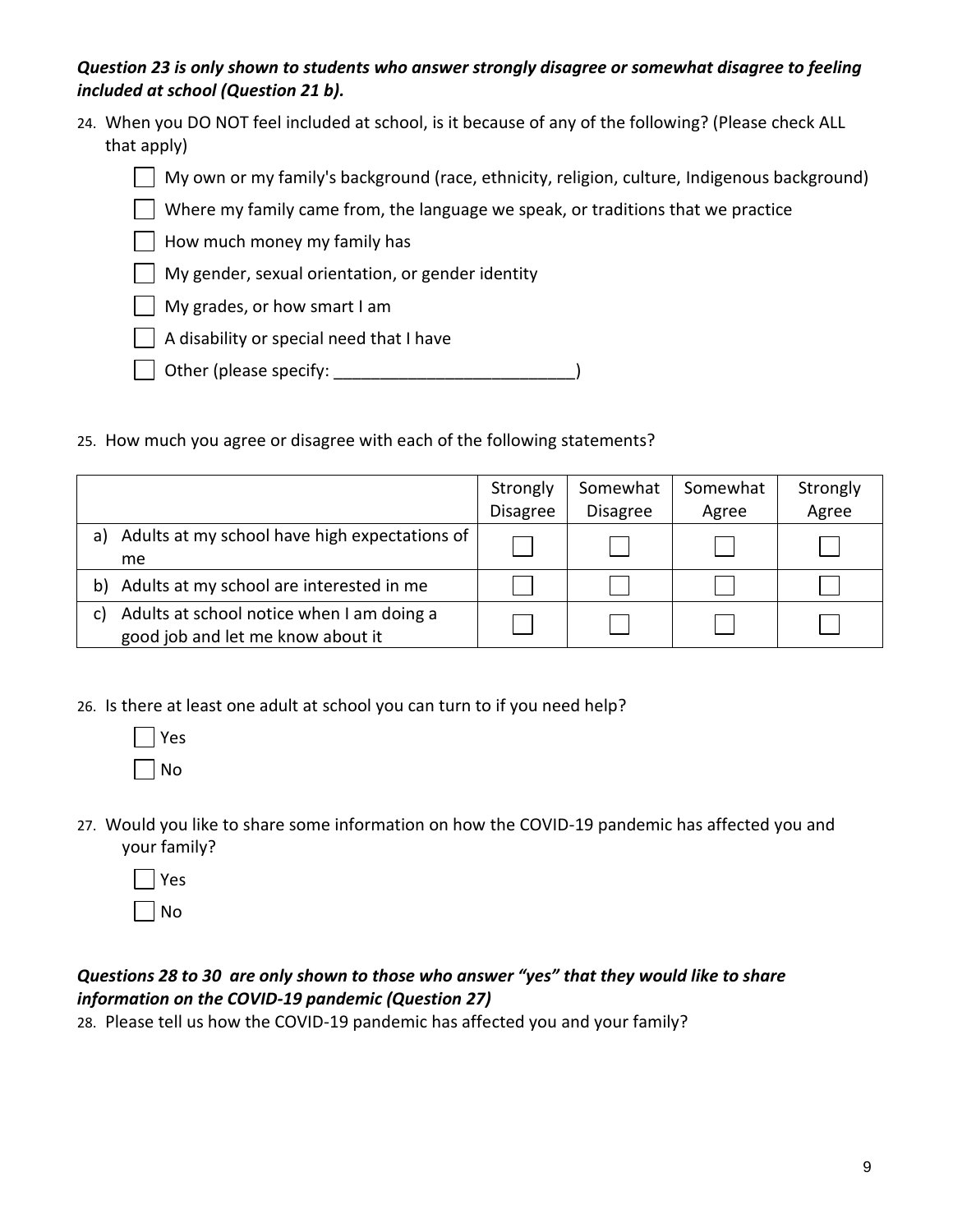- 29. What is one thing you wish everybody knew about what it is like to be a young person during the COVID-19 pandemic?
- 30. May we use quotes from your answers in reports that discuss the impact of the COVID-19 pandemic

| Y<br>es |
|---------|
| ⇃<br>C  |

### **Bullying**

**Bullying** refers to repeated, persistent and aggressive behaviour that is intended to cause fear, distress or harm to another person's body, feelings, self-esteem or reputation. Bullying may involve physical or verbal attacks, internet or electronic bullying, damage to property, etc. If you are being bullied, it's important to talk about it with an adult that you trust.

27. IN THE LAST 12 MONTHS, have you been bullied AT SCHOOL OR ON THE BUS?

| $\Box$ Never     |  |
|------------------|--|
| A Few Times      |  |
| │  Often         |  |
| Almost Every Day |  |

28. IN THE LAST 12 MONTHS, have you been bullied WHEN YOU WERE NOT AT SCHOOL?

| Never |
|-------|
|       |

A Few Times

**Often** 

Almost Every Day

*Question 29 is only shown for students who answered that they have been bullied (Questions 27 & 28***)**

29. Did you tell an adult about the bullying?



No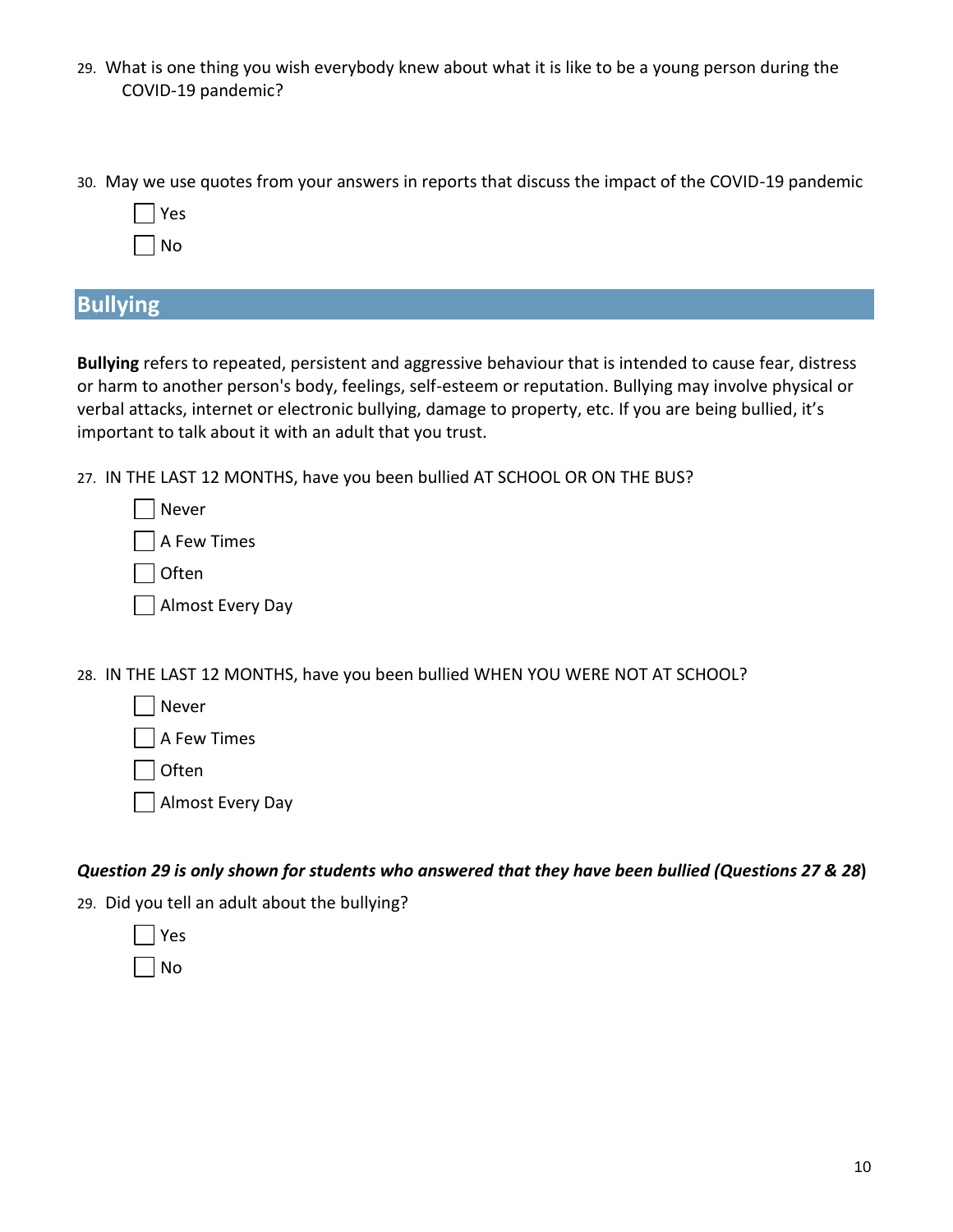#### *Question 30 is only shown for students who answered "yes" to telling an adult about the bullying (Question 29***)**

30. Who was the adult that you told? (Please check ALL that apply)

| A teacher                   |  |
|-----------------------------|--|
| Principal or Vice-Principal |  |
| A staff member at school    |  |
| Parent or guardian          |  |
| A family member             |  |
| A police officer            |  |
| Other (please specify:      |  |
|                             |  |

#### *Question 31 is only shown to students who answered "yes" to telling an adult about the bullying (Question 29)*

31. Did the adult(s) help you?

Yes No

#### *Question 32 is only shown for students who answered that they have been bullied (Questions 27 & 28)*

32. Who bullies you? (Check all that apply)

| Other students            |  |
|---------------------------|--|
| Kids outside of my school |  |
| Siblings                  |  |
| Teachers                  |  |
| Coach/Instructors         |  |
| Parents                   |  |
| Other adults              |  |
| People you met online     |  |
| ther                      |  |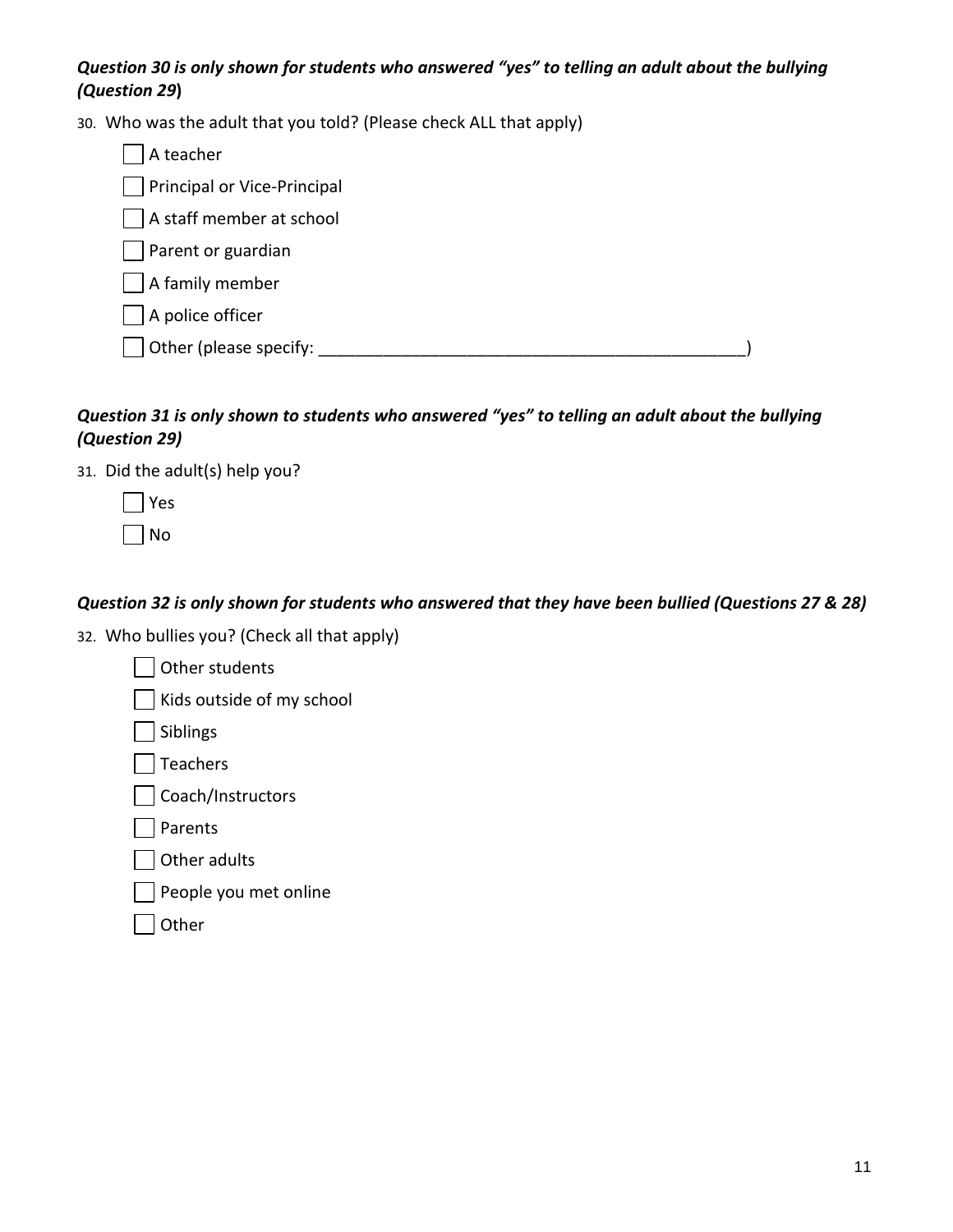#### *Question 33 is only shown to students who answered that they have been bullied (Questions 27 & 28)*

33. IN THE LAST 12 MONTHS, were you bullied in these ways: (Check ALL that apply)

**Physical Aggression (e.g., pushed, tripped, or hit)** 

Verbal Aggression (e.g., repeatedly teased, insulted, or called hurtful names)

Electronic/Cyberbullying (e.g., teased through social media like tiktok, SnapChat and Instagram or by text messages)

 $\Box$  Someone damaging something that belonged to you on purpose

 $\vert \ \vert$  Someone leaving you out or excluding you on purpose

#### *Question 34 is only shown to students who answered that they have been bullied (Questions 27 & 28)*

No one deserves to be bullied. There is never a good reason for someone to bully you.

34. Why do you think others were bullying you? (Check all that apply)

I don't know why I've been bullied

Race, culture, or skin colour

Weight

Appearance (other than because of race, culture, or weight)

Sexual orientation

Gender identity

Religion or faith

Interests, activities or hobbies

Language

What my family can afford to buy

Disability or special need

School grades

Other reasons

35. IN THE LAST 12 MONTHS, have you seen a friend or classmate being bullied?

| S<br>Y<br>ρ |
|-------------|
| N<br>n      |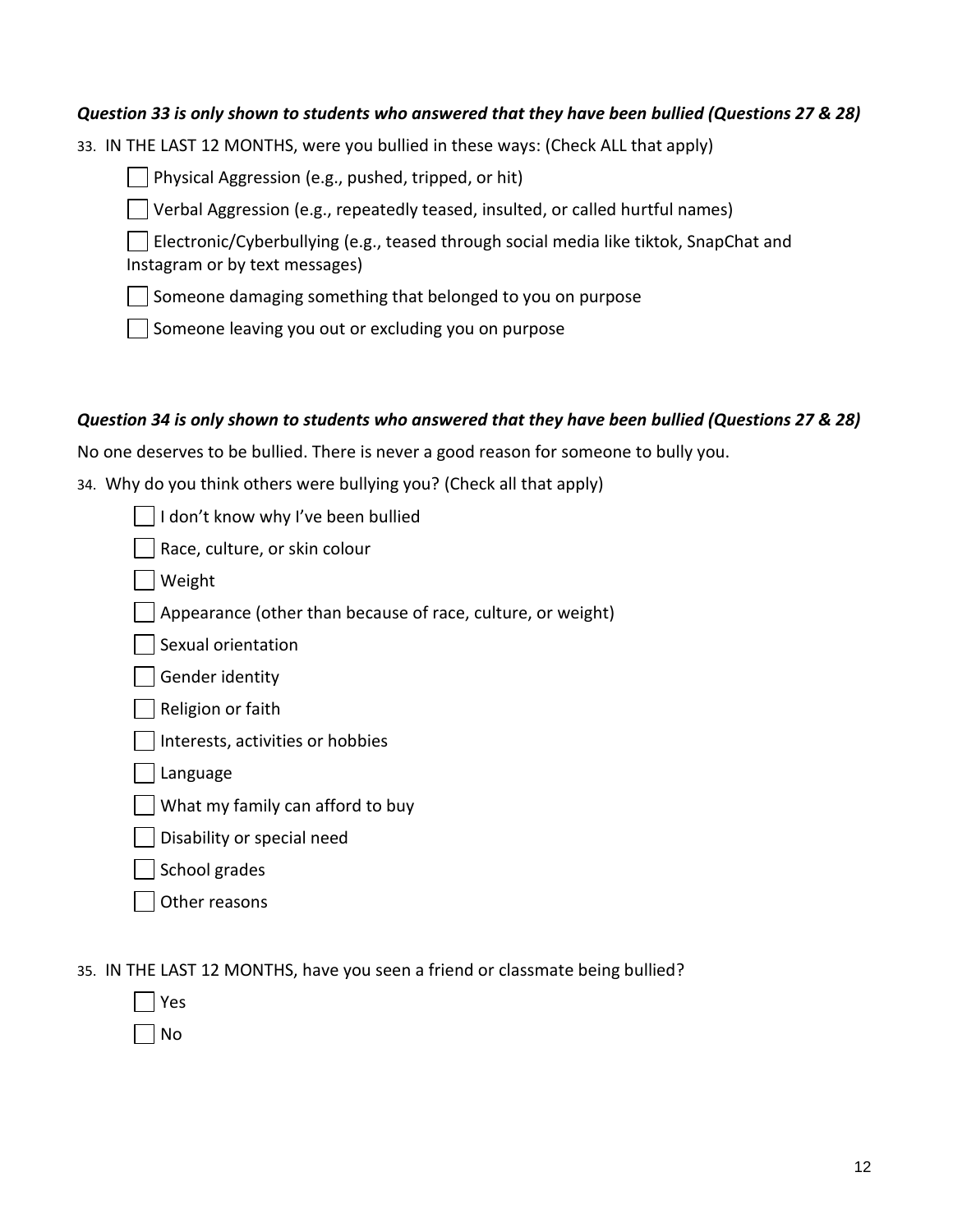#### *Question 36 is only shown to students who answered, "yes" to seeing a friend or classmate being bullied (Question 35)*

36. What did you do when you saw the bullying happen? Please check ALL that apply.

| $\Box$ I did not do anything about it |  |
|---------------------------------------|--|
|---------------------------------------|--|

I told an adult about it

- I helped the person who was being bullied
- I stood and watched
- $\overline{\phantom{a}}$  I joined in the bullying
- I got someone to stop it

# **Your Friends**

37. Please answer the following statements about your friends.

|                                                          | False | Mostly<br>False | Sometimes<br>True/<br>Sometimes<br>False | Mostly<br>True | True |
|----------------------------------------------------------|-------|-----------------|------------------------------------------|----------------|------|
| a) I have many friends                                   |       |                 |                                          |                |      |
| b) I get along easily with others my age                 |       |                 |                                          |                |      |
| c) Others my age want me to be their friend              |       |                 |                                          |                |      |
| d) Most others my age like me                            |       |                 |                                          |                |      |
| e) I have at least one good friend who cares<br>about me |       |                 |                                          |                |      |

# **Your Family**

38. For each of the following statements, use the choice that best describes the way your parent(s), step-parent(s), foster parent(s) or guardian(s) have acted towards you IN THE LAST 12 MONTHS.

|              |                                                                                                | Never | Rarely | Sometimes | Often | Always |
|--------------|------------------------------------------------------------------------------------------------|-------|--------|-----------|-------|--------|
| a)           | My parents/guardians listen to my ideas and<br>opinions                                        |       |        |           |       |        |
| b)           | My parents/guardians and I solve a problem<br>together whenever we disagree about<br>something |       |        |           |       |        |
| C)           | My parents/guardians make sure I know I am<br>appreciated                                      |       |        |           |       |        |
| $\mathsf{d}$ | spend quality time at home with my family                                                      |       |        |           |       |        |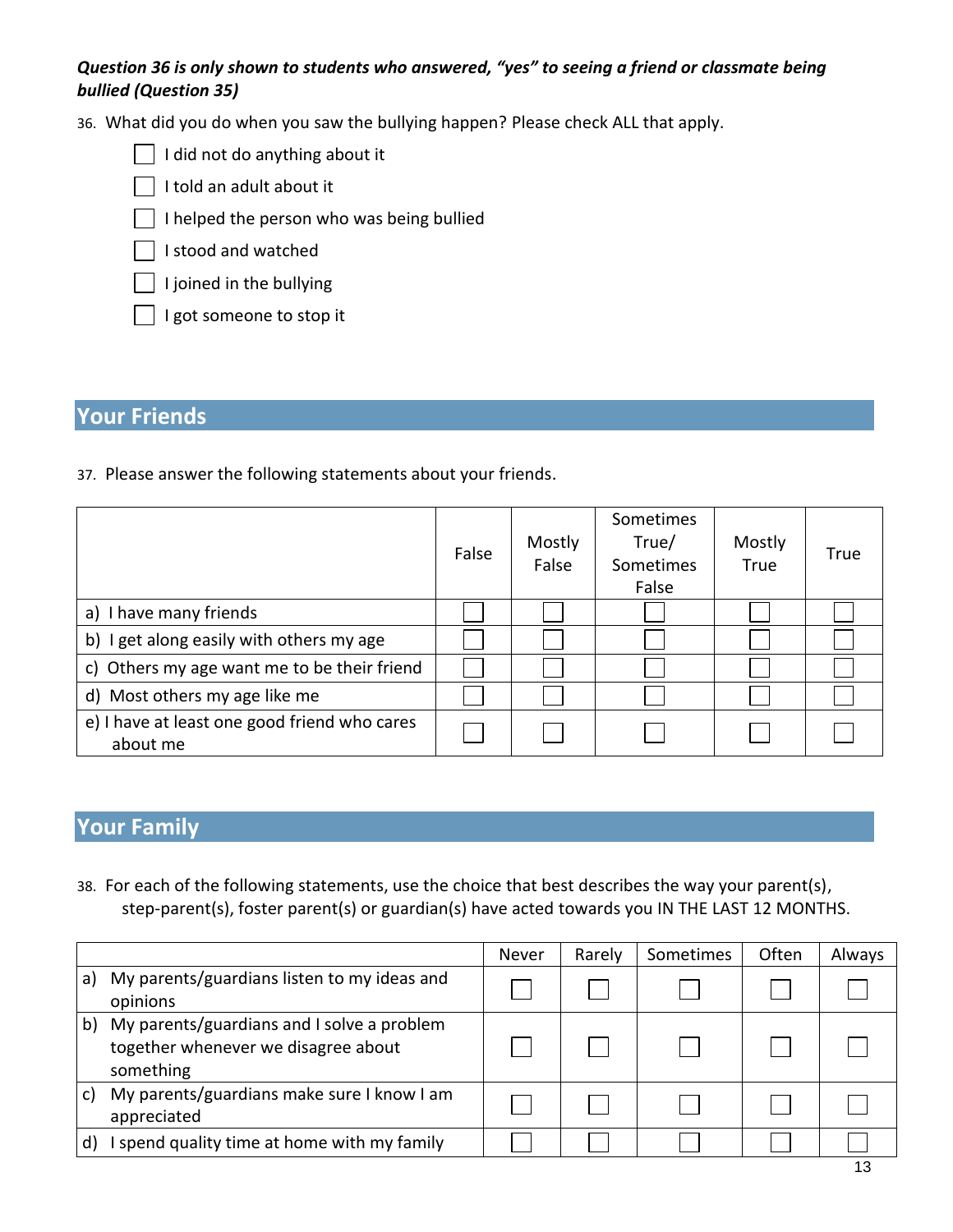|                                                                       | Never | Rarely | Sometimes | Often | Always |
|-----------------------------------------------------------------------|-------|--------|-----------|-------|--------|
| $\vert$ e) My parents/guardians speak of the good things<br>that I do |       |        |           |       |        |

# **Health**

- 39. Overall, how would you rate your physical health? (How healthy is your body?)
	- Excellent  $\overline{\phantom{a}}$
	- Very Good
	- Good
	- Fair
	- Poor
- 40. In general, how often do you eat fruits and vegetables every day?
	- Less than once a day
	- Once a day
	- Twice a day
	- 3 times a day
	- 4 times a day
	- 5 times a day
	- 6 times a day
	- 7 or more times a day
- 41. **IN A USUAL SCHOOL WEEK** (Monday to Friday) how often do you eat breakfast?
	- Rarely/Never
	- 1-2 days per week
	- 3-4 days per week
	- All 5 days
- 42. On a school night, how many hours of sleep do you usually get? *(Drop down list)*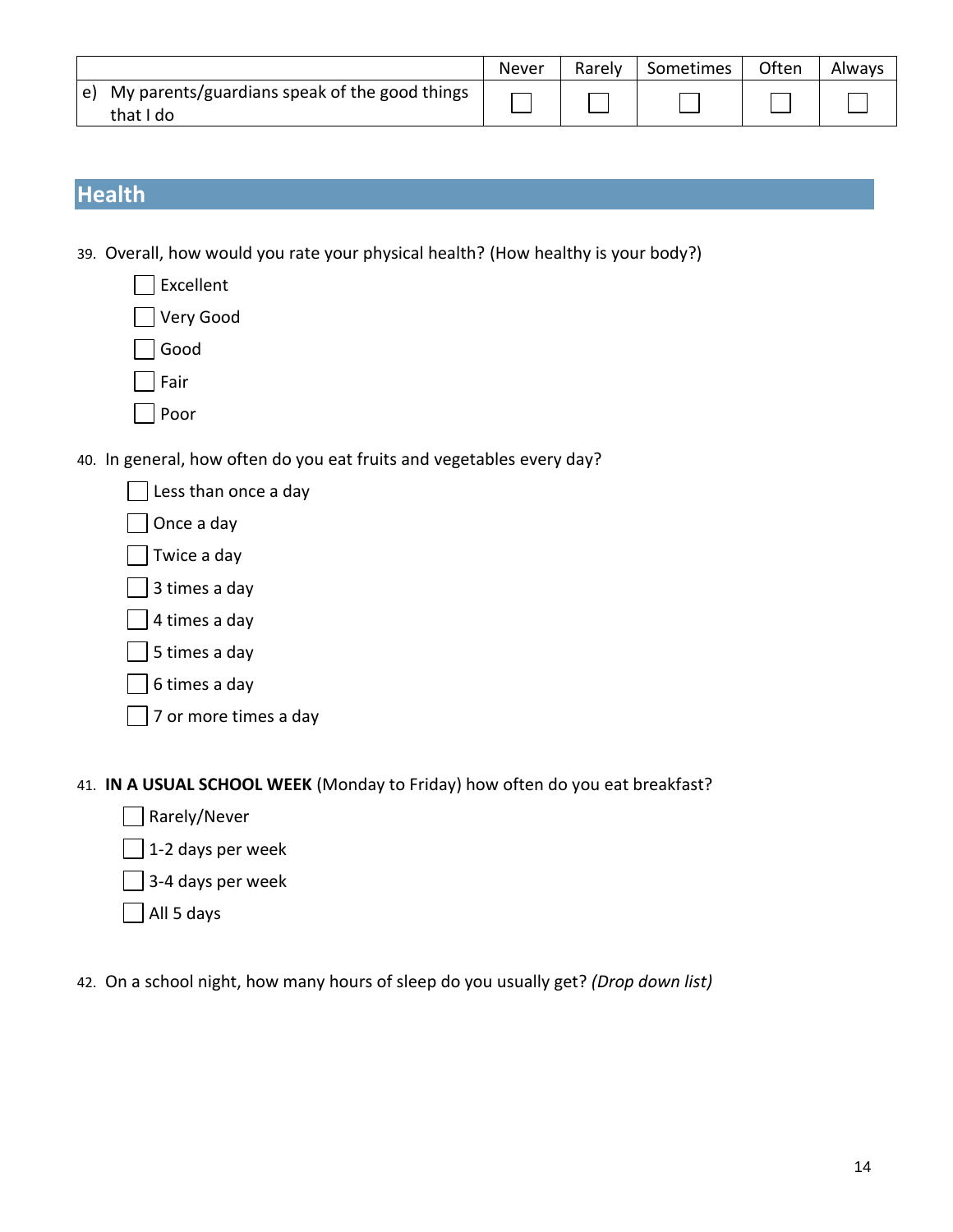**Physical activity** is any activity that makes your heart beat fast, can make you sweat and may cause you to lose your breath sometimes. Physical activity can be done in sports, school activities, while playing, or for transportation. Some examples of physical activity are running, brisk walking, rollerblading, biking, dancing, skateboarding, swimming, soccer, basketball and football.

43. **IN A TYPICAL WEEK**, on how many days are you physically active for a total of at least 1 hour per day?

0 days 1 day 2 days 3 days 4 days 5 days 6 days 7 days

- 44. OUTSIDE OF SCHOOL HOURS, on average about how many HOURS a day do you spend on screens (For example, playing video games, using a cell phone, tablet or the computer, or watching TV/DVD's)?
	- Less than 1 hour a day
	- 1 or 2 hours a day
	- 3 or 4 hours a day
	- 5 or 6 hours a day
	- 7 or more hours a day

# **Mental Health**

45. How would you describe your:

|                         | Poor | Fair | Good | Very Good | Excellent |
|-------------------------|------|------|------|-----------|-----------|
| Overall wellbeing<br>a' |      |      |      |           |           |
| Mental health<br>a      |      |      |      |           |           |
| Happiness               |      |      |      |           |           |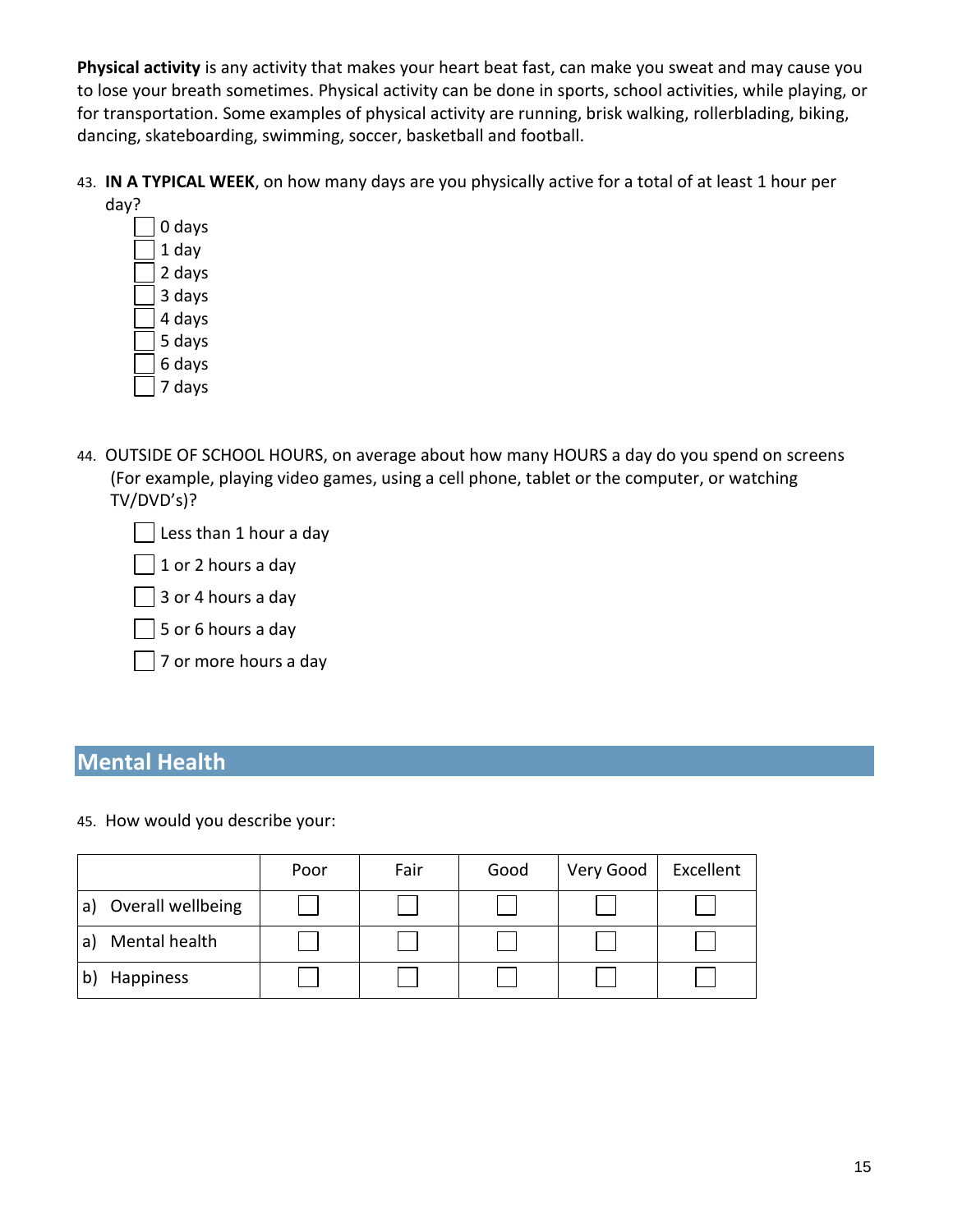46. Please check the box that best describes you.

|                                                                                                 | <b>Never</b> | Rarely | Sometimes | Often | Always |
|-------------------------------------------------------------------------------------------------|--------------|--------|-----------|-------|--------|
| I overcome challenges/problems in<br>a)<br>positive ways                                        |              |        |           |       |        |
| I deal with frustrations in positive ways<br>b)                                                 |              |        |           |       |        |
| I feel good about myself<br>C)                                                                  |              |        |           |       |        |
| I like the way I look<br>d)                                                                     |              |        |           |       |        |
| I feel proud of myself<br>e)                                                                    |              |        |           |       |        |
| I feel in control of my life<br>f)                                                              |              |        |           |       |        |
| I feel hopeful about my future<br>g)                                                            |              |        |           |       |        |
| h)<br>I engage in spiritual activities on my own<br>time (e.g., reflection, prayer, meditation) |              |        |           |       |        |
| I cope well with issues and difficulties I<br>i)<br>experience at school                        |              |        |           |       |        |

# 47. IN GENERAL, how often do you *feel:*

|                                                                          | Never | Rarely | Sometimes | Often | Always |
|--------------------------------------------------------------------------|-------|--------|-----------|-------|--------|
| Sad<br>a)                                                                |       |        |           |       |        |
| Lonely<br>b)                                                             |       |        |           |       |        |
| Depressed                                                                |       |        |           |       |        |
| Anxious<br>d)                                                            |       |        |           |       |        |
| Angry<br>e)                                                              |       |        |           |       |        |
| Overwhelmed (e.g., like you had too<br>f)<br>many problems in your life) |       |        |           |       |        |

# 48. **IN THE LAST 12 MONTHS**, how often did you struggle with:

|                                                | Never | Rarely | Sometimes | Often | Always |
|------------------------------------------------|-------|--------|-----------|-------|--------|
| Attention or focus<br>a)                       |       |        |           |       |        |
| Body image<br>b)                               |       |        |           |       |        |
| Eating issues                                  |       |        |           |       |        |
| Pressure from peers<br>$\mathsf{d}$            |       |        |           |       |        |
| Balancing my roles at home and at school<br>e) |       |        |           |       |        |
| Severe stress about grades or exams            |       |        |           |       |        |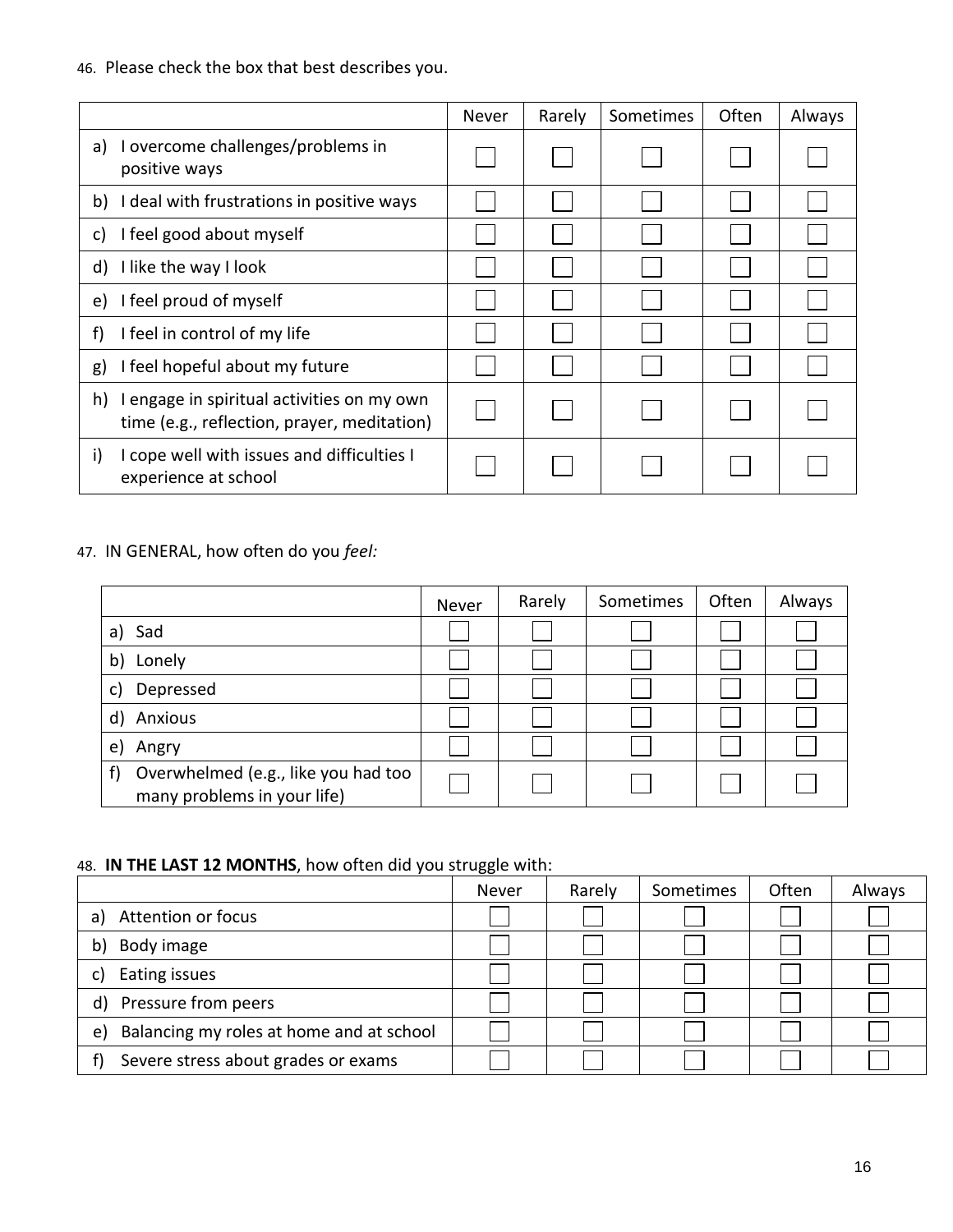#### 49. **IN THE LAST 12 MONTHS**, how often did you:

|                                          | Never | Rarely | Sometimes | Often | Always |
|------------------------------------------|-------|--------|-----------|-------|--------|
| a) Feel like harming yourself            |       |        |           |       |        |
| Consider suicide<br>b)                   |       |        |           |       |        |
| c) Harm yourself (e.g. cutting, burning) |       |        |           |       |        |
| Attempt suicide<br>d)                    |       |        |           |       |        |

50. At school, do you know where to get help with problems (e.g., substance use, self-harm, family issues etc.) if you or someone else needs it?

| Yes     |
|---------|
| Sort of |
| $ $ No  |

51. Do you have at least one adult in your life who you can talk to about your problems (such as a teacher, coach or parent/guardian)?

| Y<br>S<br>e |
|-------------|
| n           |

- 52. **IN THE LAST 12 MONTHS**, how often have you gambled or bet money on cards, games, dares or sports?
	- Never
	- Less than once a month
	- Once a month

2-3 times a month

Once a week

More than once a week

# **Cigarettes, Alcohol and Other Drugs**

53. How often do you currently smoke cigarettes?

I don't smoke

Less than once a week

At least once a week, but not every day

Every day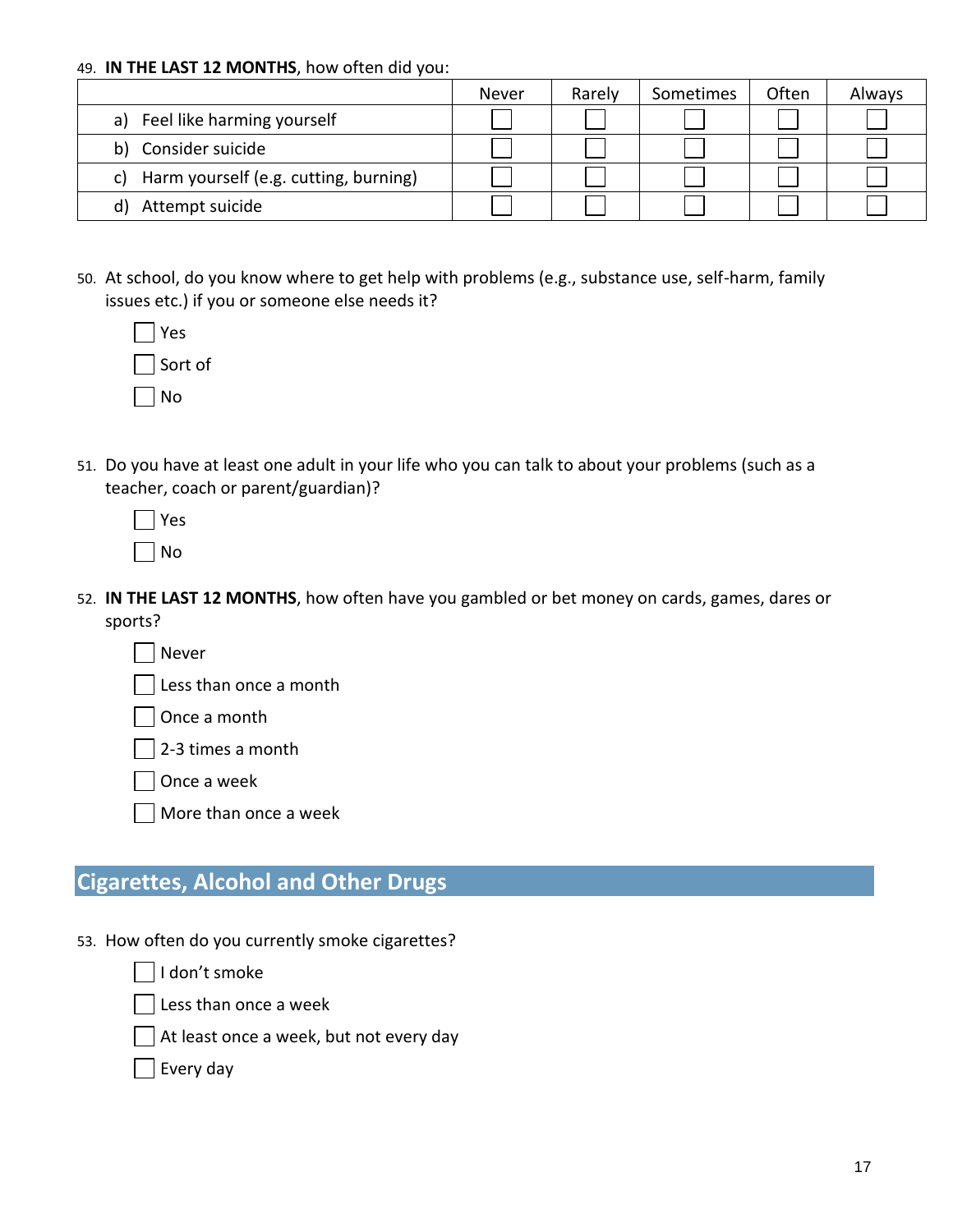54. IN THE LAST 12 MONTHS, how often have you used an e-cigarette (also known as vaping)?

Never

Less than once a month

Once a month

2-3 times a month

Once a week

More than once a week

Every day

55. IN THE LAST 12 MONTHS, have you had a drink of beer, wine, liquor or other alcoholic beverage?

| s<br>Р |
|--------|
| √<br>n |

# *Question 62 is only shown to students who have had a drink in the last 12 months (Question 61)*

56. How often IN THE LAST 12 MONTHS have you had 5 or more alcoholic drinks on one occasion?

Never

Less than once a month

Once a month

2-3 times a month

Once a week

| $\Box$ More than once a week |  |
|------------------------------|--|
|------------------------------|--|

- 57. IN THE LAST 12 MONTHS, how often did you use CANNABIS (also known as marijuana, weed, grass, pot, hashish, hash, hash oil)?
	- I have never used it
	- 1 to 2 times
	- 3 to 5 times

6 to 9 times

10 to 19 times

 $\blacksquare$ 20 or more times

 $\vert \ \vert$  I have used it, but not in the last 12 months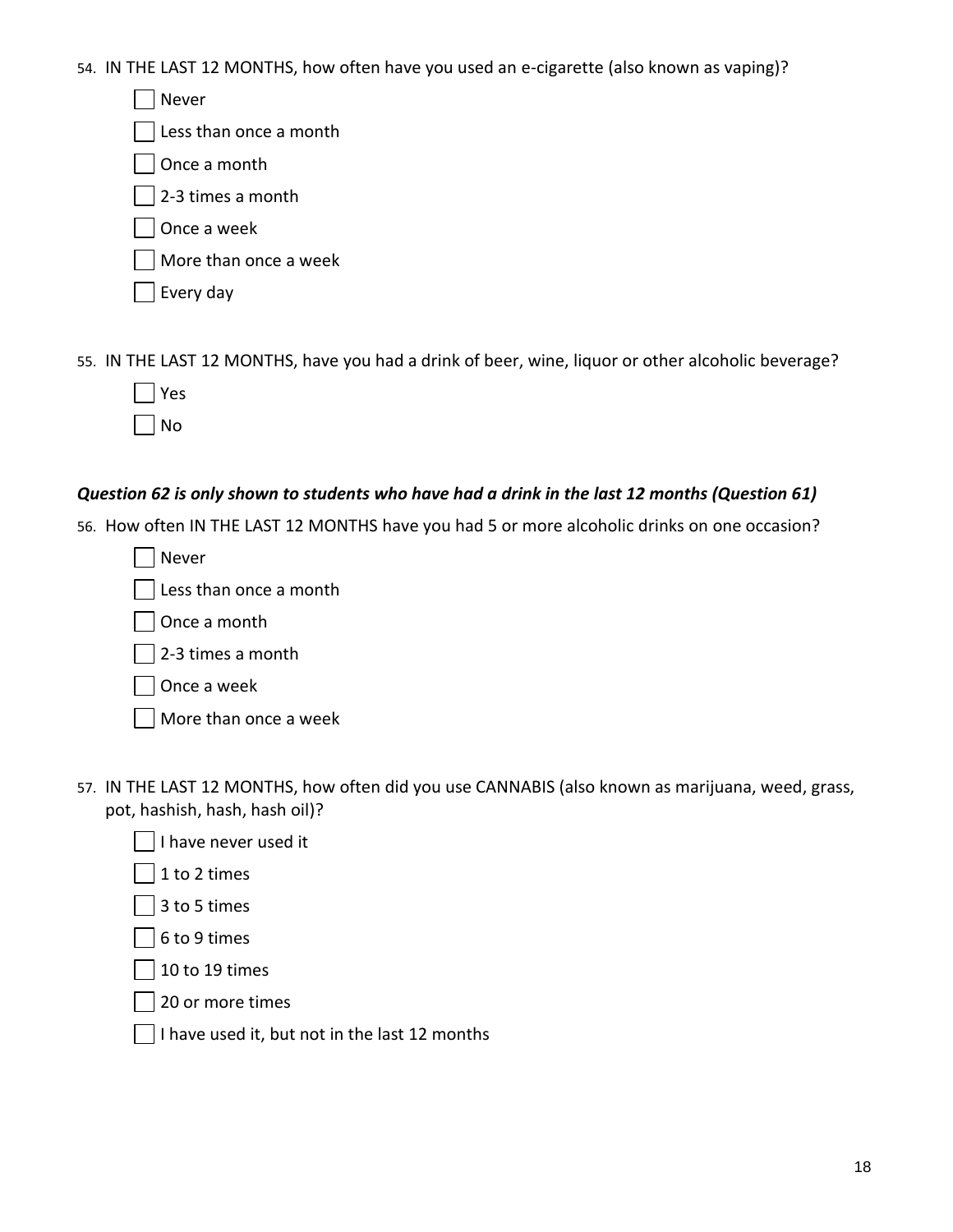#### *Question 64 is only shown to students who have used cannabis in the last 12 months (Question 63)*

58. IN THE LAST 4 WEEKS, how often did you use CANNABIS (also known as marijuana, weed, grass, pot, hashish, hash, hash oil)?

Did not use it in the last 4 weeks  $\blacksquare$ 

Less than once a week

At least once a week but not daily

Once each day

More than once each day

#### *Question 65 is only shown to students who have used cannabis in the last 12 months (Question 63)*

59. How old were you when you first tried CANNABIS (also known as marijuana, weed, grass, pot, hashish, hash, hash oil)?

9 years old or younger 10 years old 11 years old 12 years old 13 years old 14 years old 15 years old 16 years old 17 years old 18 years old

**Sedatives or tranquilizers** are sometimes prescribed by doctors to help people sleep, calm them down, or to relax their muscles.

- 60. In the LAST 12 MONTHS, how often did you use SEDATIVES or TRANQUILLIZERS (such as Xanax, Valium or Ativan) WITHOUT A PRESCRIPTION or without a doctor telling you to take them?
	- I have never used them

1 to 2 times

3 to 5 times

6 to 9 times

10 or more times

I have used them, but not in the last 12 months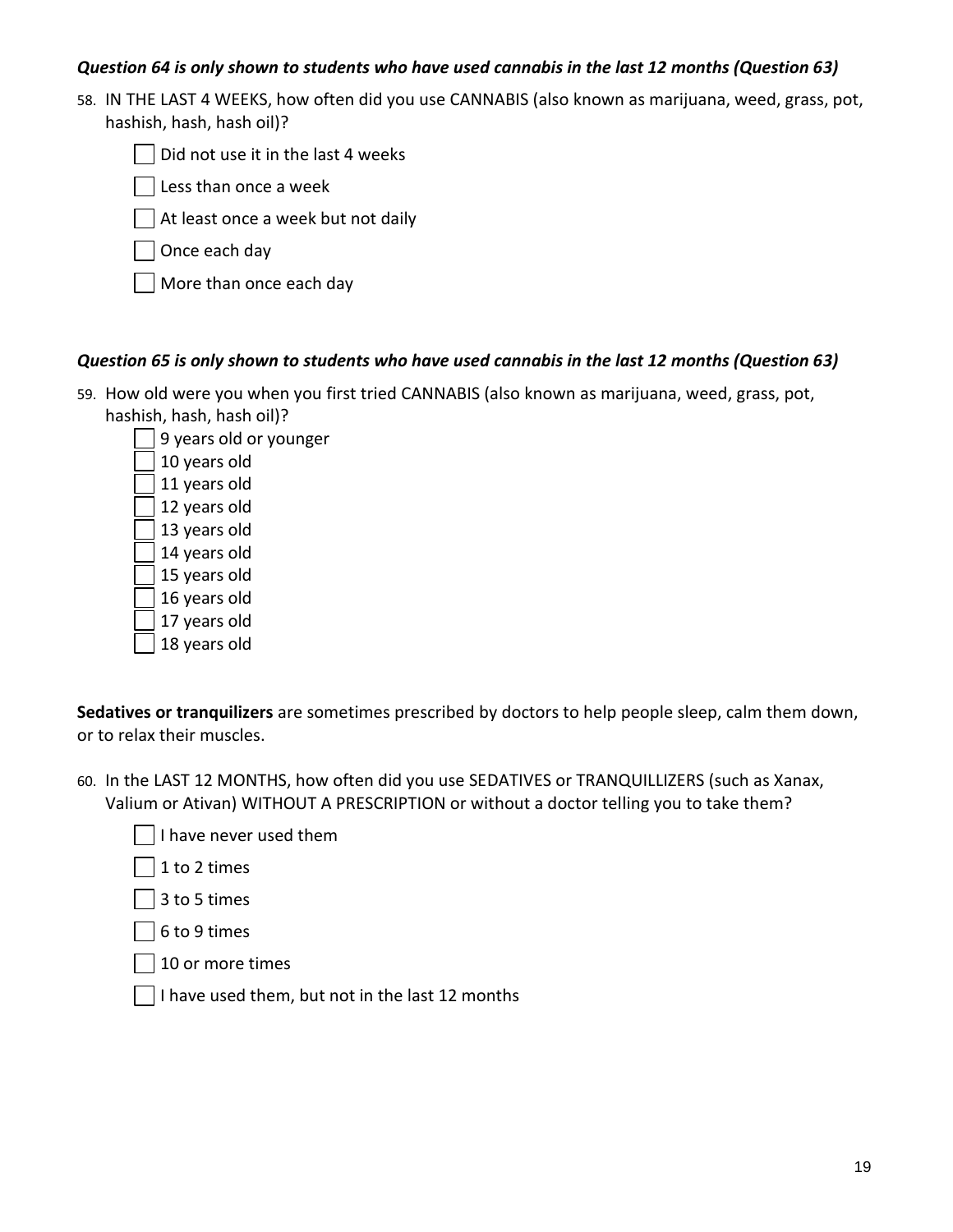61. IN THE LAST 12 MONTHS, how often did you use PRESCRIPTION PAIN RELIEF PILLS WITHOUT A PRESCRIPTION or without a doctor telling you to take them? Prescription pain relief pills include: Percocet, Percodan, Tylenol #3, Demoral, OxyContin, codeine, fentanyl.

| $\Box$ I have never used them |
|-------------------------------|
|-------------------------------|

1 to 2 times

3 to 5 times

6 to 9 times

10 or more times

I have used them, but not in the last 12 months

#### *Question 68 is only shown to students who have used pain relief pills without a prescription in the last 12 months (Question 67).*

62. In the LAST 12 MONTHS, how did you usually get PAIN RELIEF PILLS WITHOUT A PRESCRIPTION? (Please choose only one)

Given to me by a brother or sister

Given to me by a friend

Given to me by one of my parents

Bought them from a friend

Bought them from someone I had heard about, but did not know personally

Bought them online/over the internet

Took them from home without my parents' permission

Got them some other way (Please tell us where you got them  $\qquad \qquad$ )

- Don't remember
- 63. IN THE LAST 12 MONTHS**,** how often did you use COUGH OR COLD MEDICINE, such as Robitussin DM, Benylin DM (also known as robos, dex, DXM, sizzurp, or purple drank) in order to get high?

| I have never used it |
|----------------------|
|----------------------|

1 to 2 times

3 to 5 times

6 to 9 times

10 or more times

I have used it, but not in the last 12 months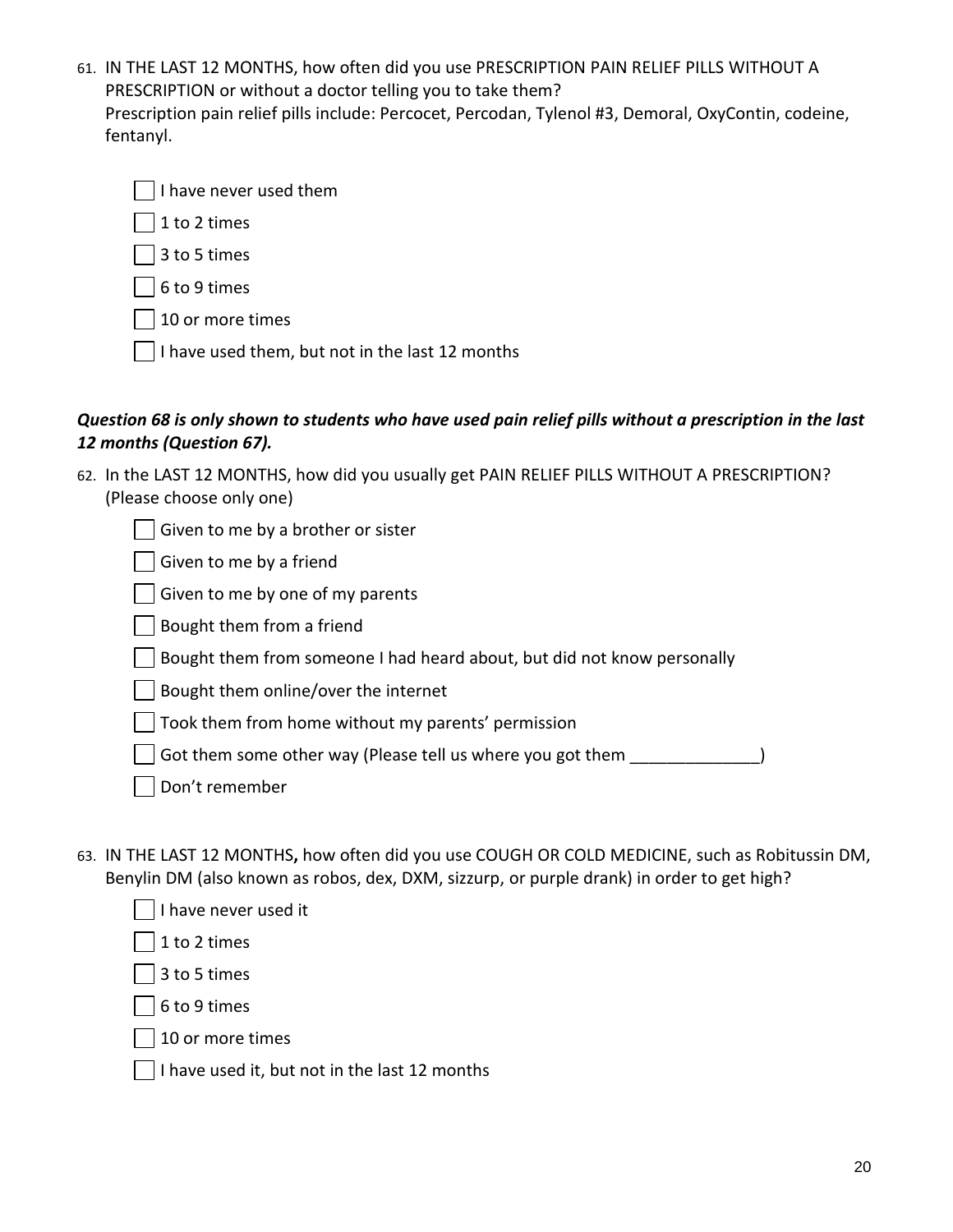64. IN THE LAST 12 MONTHS, did you use other illegal drugs (such as Ecstasy, PCP, cocaine, crack, salvia, crystal meth, or other illegal drugs)?

I have never used them

1 to 2 times

3 to 5 times

6 to 9 times

- 10 or more times
- $\lceil$  I have used them, but not in the last 12 months

### **Sexual Health**

*This section is only shown to students in grades 9 to 13.*

**Sexual intercourse** can be anal, oral or vaginal sex.

65. Have you ever had sexual intercourse?

Yes No

#### *Question 72 is only shown to students who reported having sexual intercourse (Question 71)*

66. How old were you when you first had sexual intercourse?

#### *Question 73 is only shown to students who reported having sexual intercourse (Question 71)*

67. How many people have you had sexual intercourse within your lifetime? *(Drop down list)*